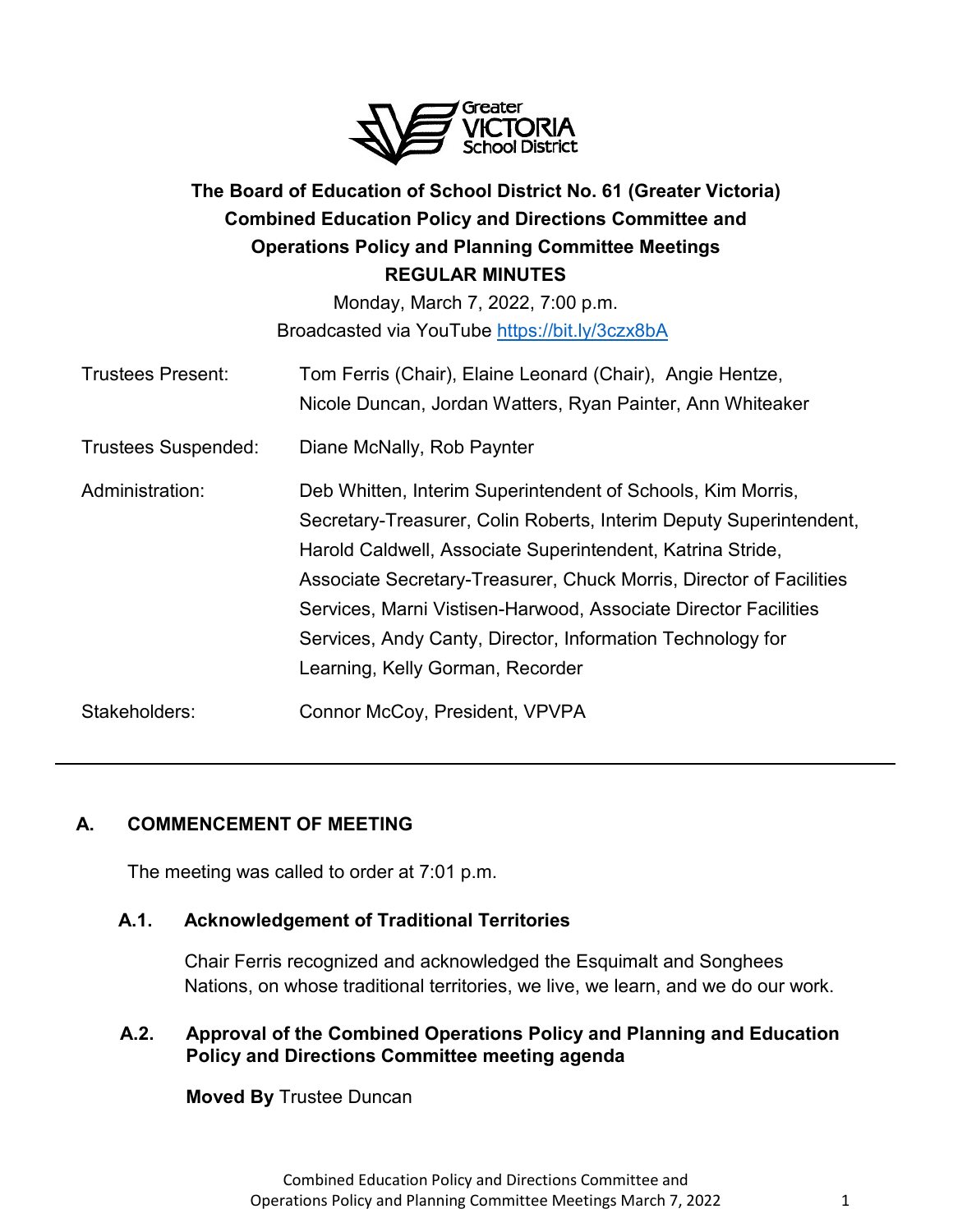That the March 7, 2022 Combined Education Policy and Directions Committee and Operations Policy and Planning meetings agenda be approved.

#### **Motion Carried Unanimously**

#### **A.3. Recognition of Student Representative**

Aditya Nagrath was not able to attend.

#### **B. EDUCATION POLICY AND DIRECTIONS COMMITTEE MEETING**

#### **B.1. Approval of the Minutes**

**Moved By** Trustee Leonard

That the February 7, 2022 Education Policy and Directions Committee meeting minutes be approved.

#### **Motion Carried Unanimously**

#### **B.2. Business Arising from Minutes**

None

### **C. PRESENTATIONS TO THE COMMITTEE**

#### **STAFF PRESENTATIONS**

**C.1.** District Principal Hovis began with an overview of District literacy goals. The overarching goal is to improve literacy outcomes for all learners, to address the inequity of outcomes for Indigenous learners, Children and Youth in Care, and students with Diverse Learning Needs.

> Principal McCoy from Quadra Elementary presented on the Early Literacy Collaboration Teacher (ELCT). ELTC Sarah has shared numerous resources with teachers and assessed the needs of students. Principal McCoy views ELCT Sarah's contributions as immeasurable.

Principal Fawcett and Vice-Principal Cox from Frank Hobbs Elementary provided an update on their Literacy Collaboration Teams. In 2018 Frank Hobbs Elementary collaborated with staff to create 5 Bold Steps.

- 1. Foster Learning opportunities
- 2. Commit to Assessment for Learning
- 3. Schedule time for collaboration
- 4. Embed competencies and Big Ideas into daily instructional practices
- 5. Facilitate Social Emotional Learning practices inside and outside of the classroom.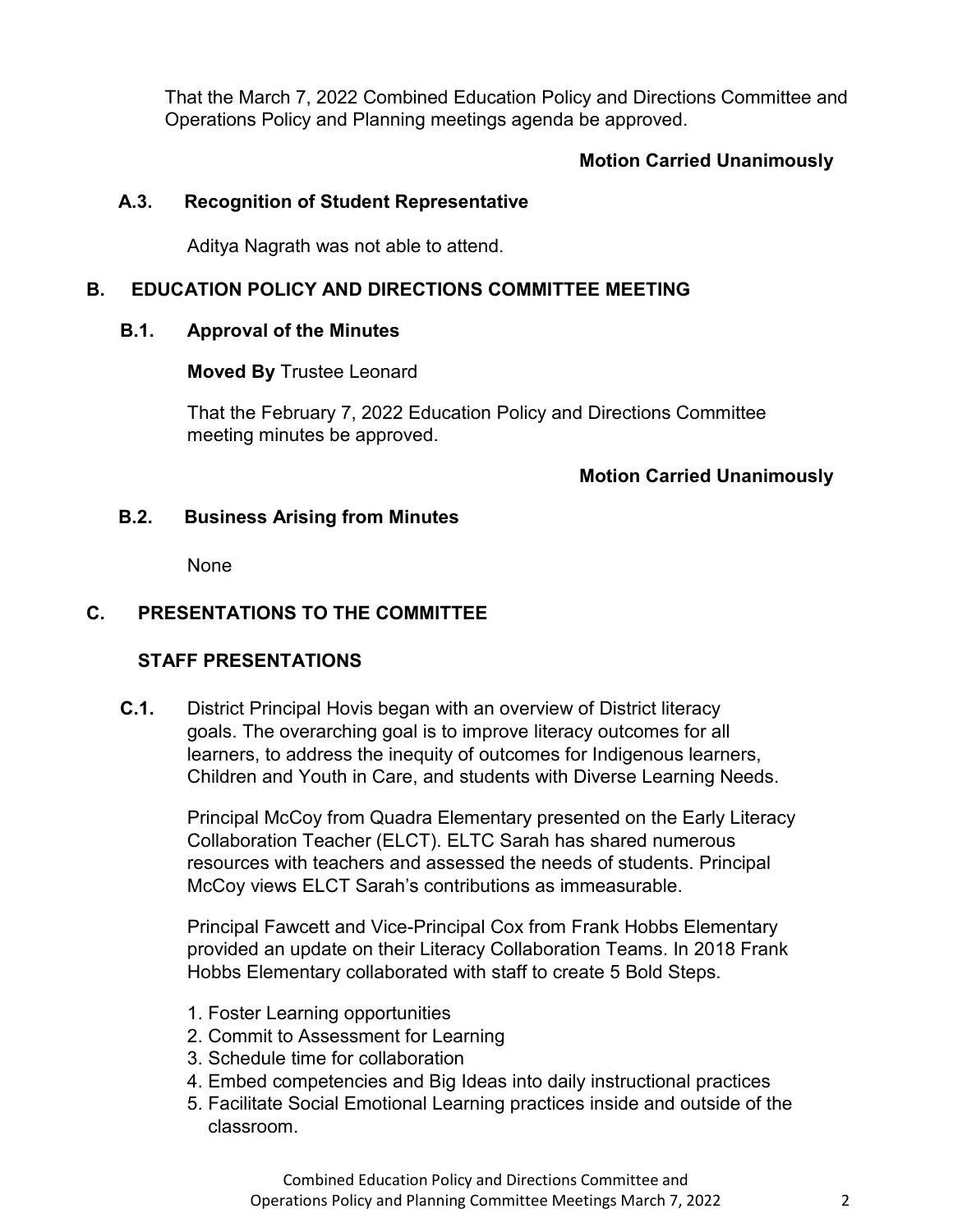District Early Learning Support teacher Shortt presented on the Early Career Teacher Literacy Series. The goal is to build a network of collaboration and support.

Trustees provided thanks for the presentation and questions of clarification were asked.

**C.2.** Interim Superintendent Whitten spoke to the memo provided by District Principal Hovis and District Vice-Principal Shortreed that provided an update on the Fortis BC Curriculum and Teacher Librarians.

> Trustees provided thanks for the presentation and questions of clarification were asked.

#### **D. NEW BUSINESS**

None

### **E. NOTICE OF MOTION**

None

### **F. GENERAL ANNOUNCEMENTS**

None

### **G. OPERATIONS POLICY AND PLANNING COMMITTEE MEETING**

#### **G.1. Approval of the Minutes**

#### **Moved By** Trustee Ferris

That the February 14, 2022 Operations Policy and Planning Committee meeting minutes be approved, as amended.

Trustee Duncan requested additional wording for item H.1. " and Trustee Duncan" be placed following Trustee Whiteaker.

#### **Motion Carried Unanimously**

#### **G.2. Business Arising from Minutes**

Trustee Whiteaker requested it be noted under I in Notice of Motion two of the three motions put forward by Trustee Whiteaker were deemed In-Camera items by the Chair and as such the motions were withdrawn until they can be discussed in public.

Combined Education Policy and Directions Committee and Operations Policy and Planning Committee Meetings March 7, 2022 3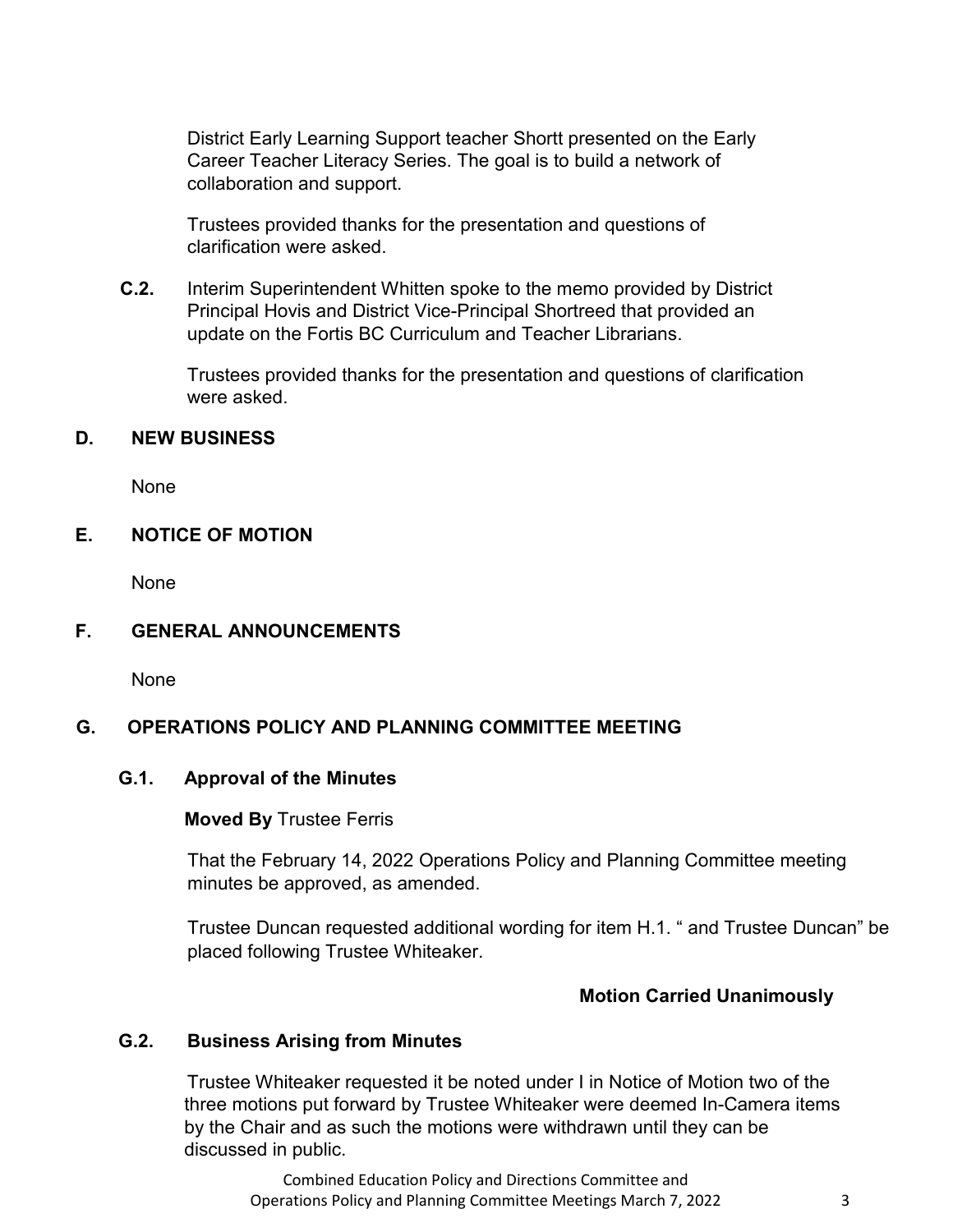## **H. PRESENTATIONS TO THE COMMITTEE**

None

### **I. SUPERINTENDENT'S REPORT**

**I.1.** Interim Deputy Superintendent Roberts provided the enrollment update.

Trustees provided thanks and questions of clarification were asked.

**I.2.** District Principal McCartney provided an update on the Administrative Regulations Manual and the Administrative Procedures Manual.

Trustees provided thanks and questions of clarification were asked.

### **J. PERSONNEL ITEMS**

None

# **K. FINANCE AND LEGAL AFFAIRS**

- **K.1.** Secretary-Treasurer Morris provided an update on the 2022-2023 Budget. The sixth committee meeting will be on March 8, 2022. The public meeting will be on March 10, 2022.
- **K.2.** Secretary-Treasurer Morris provided an update on the Cedar Hill Middle School Replacement Project - Neighborhood Learning Centre. The Neighborhood Learning Centre will consist of a multipurpose room and community kitchen. A purpose built Indigenous Welcome Center and an enhanced gymnasium. The multipurpose room will help the school with future enrollment, if that were to occur as well as community use of the space.

# **L. FACILITIES PLANNING**

### **L.1. Operations Update: March 2022**

Director of Facilities Morris provided the March update.

Trustees provided thanks and questions of clarification were asked. Trustee Duncan requested clarification regarding shop consumables and will forward her email to staff. The answers will come in the April 11, 2022 Operations Policy and Planning Committee meeting minutes.

**L.2.** Associate Director Facilities Services Marni presented the Victoria High School Seismic Project report.

Trustees provided thanks and questions of clarification were asked further in relation to volleyball courts and parking to be brought to a future meeting.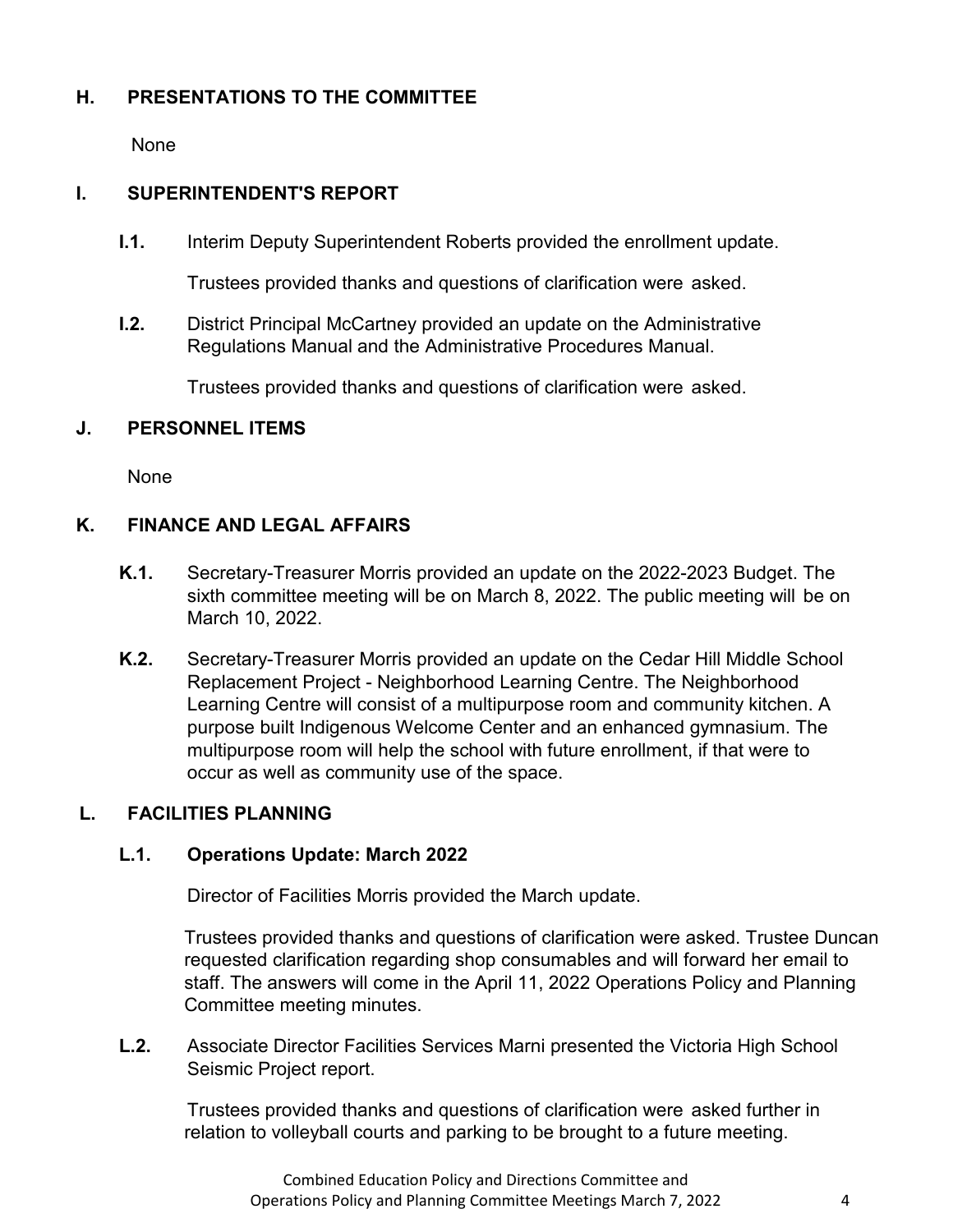#### **M. PUBLIC DISCLOSURE OF IN-CAMERA ITEMS**

None

#### **N. NEW BUSINESS**

**N.1.** Interim Superintendent Whitten spoke to the motion. The first Climate Action committee meeting was held on March 2, 2022 and the \$15,000 budget was added to the Terms Of Reference in the procedural notes.

That the motion" *That the Board of Education of School District No. 61 (Greater Victoria) direct the Superintendent to create a process and guidelines for approval of the Committee expenditures and further provide the Board with a plan for the \$15,000.00 currently budgeted for the Climate Action Committee*." be tabled indefinitely.

**N.2.** Trustees debated the motion from Trustee Whiteaker.

#### **Moved By** Trustee Ferris

That the Board of Education of School District No. 61 (Greater Victoria) re-affirm its motion of June 2021 "*That the Board of Education of School District No. 61 (Greater Victoria) direct the Superintendent to oversee the creation of a Working Committee and consultation process, as outlined in Bylaw 9210, to prepare a draft Compost and Waste policy proposal which is in alignment with our environmental values and goals."*

**Against (6): Ferris, Duncan, Hentze, Watters, Leonard, Painter**

### **Abstain (1): Whiteaker**

#### **Motion Defeated**

#### **Moved By** Trustee Painter

That the Board of Education of School District No. 61 (Greater Victoria) rescind the motion of June 2021 "*That the Board of Education of School District No. 61 (Greater Victoria) direct the Superintendent to oversee the creation of a Working Committee and consultation process, as outlined in Bylaw 9210, to prepare a draft Compost and Waste policy proposal which is in alignment with our environmental values and goals."*

**For (3): Leonard, Ferris, Painter** 

**Against (3): Whiteaker, Hentze, Duncan**

### **Abstain (1): Watters**

### **Motion Defeated**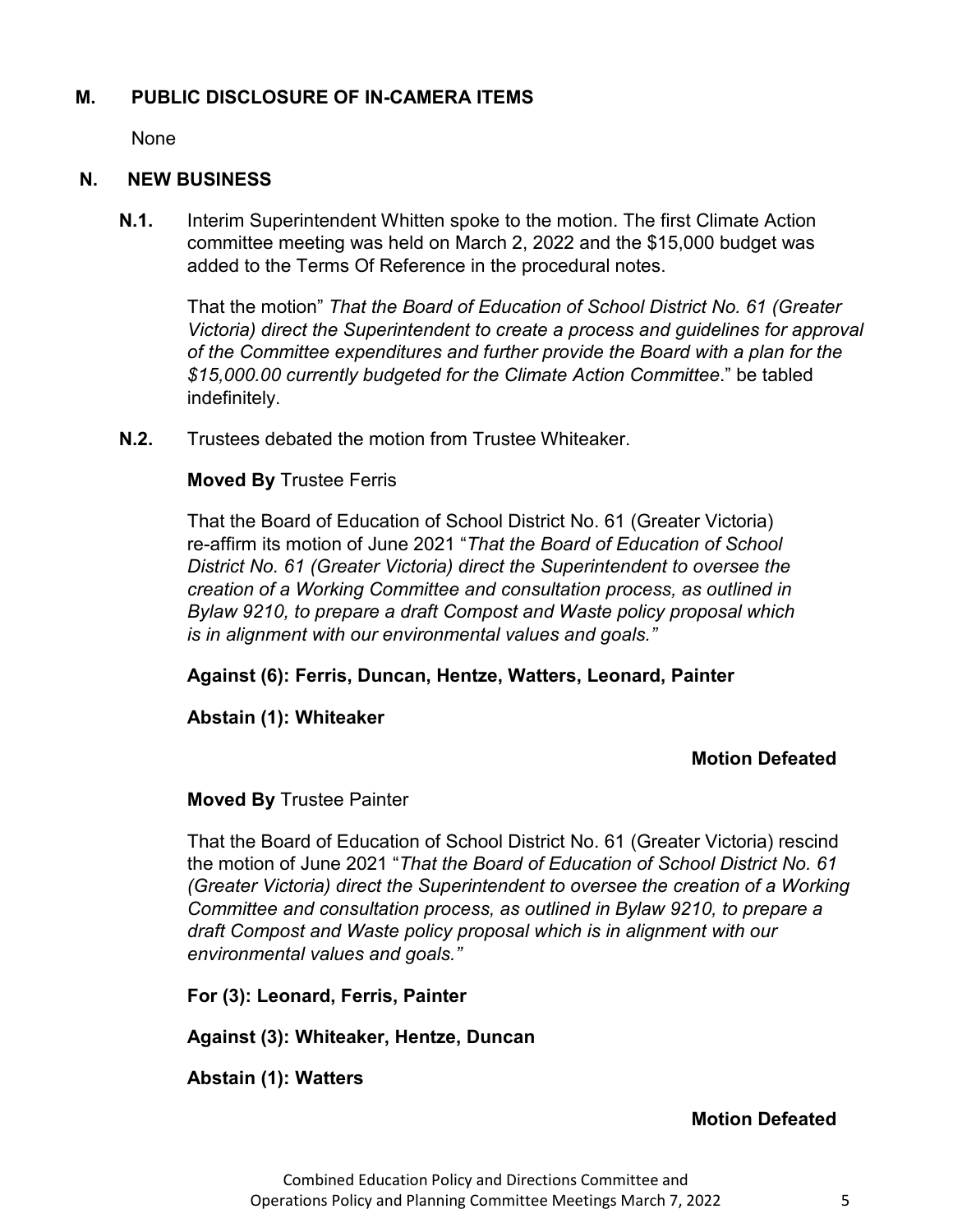**N.3.** Trustee Whiteaker provided rationale for the motion.

The motion "*That the Board of Education of School District No. 61 (Greater Victoria) petition the Minister of Education for an order under Section 30 of the School Act, to reduce the number of Trustees for School District 61 from 9 to 7, to take effect in the upcoming election October 2022.*" was ruled out of order by Chair Leonard.

Trustee Painter called a point of order as per Ministry guidelines and Chair Leonard sustained.

**N.4.** Trustee Duncan provided rationale for the motion.

#### **Moved By** Trustee Duncan

That the Board of Education of School District No. 61 (Greater Victoria) request that before considering 3rd reading of the bylaw and concluding a Purchase and Sale Agreement with VHS, the Superintendent provide for the Board's review, a report outlining the impacts including any future costs and risks associated with the "custody, maintenance and safekeeping" of the residual SD61 lands, and how the VHS proposal achieves the objectives of the Bowker Creek Blueprint and the Daylighting Feasibility Study.

**For (3): Duncan, Whiteaker, Hentze**

**Against (4): Ferris, Watters, Leonard, Painter**

**Motion Defeated**

### **O. NOTICE OF MOTION**

None

### **P. GENERAL ANNOUNCEMENTS**

None

# **Q. ADJOURNMENT unanimously done 926pm**

**Moved By** Trustee Painter

That the meeting adjourn.

# **Motion Carried Unanimously**

The meeting adjourned at 9:26 p.m.